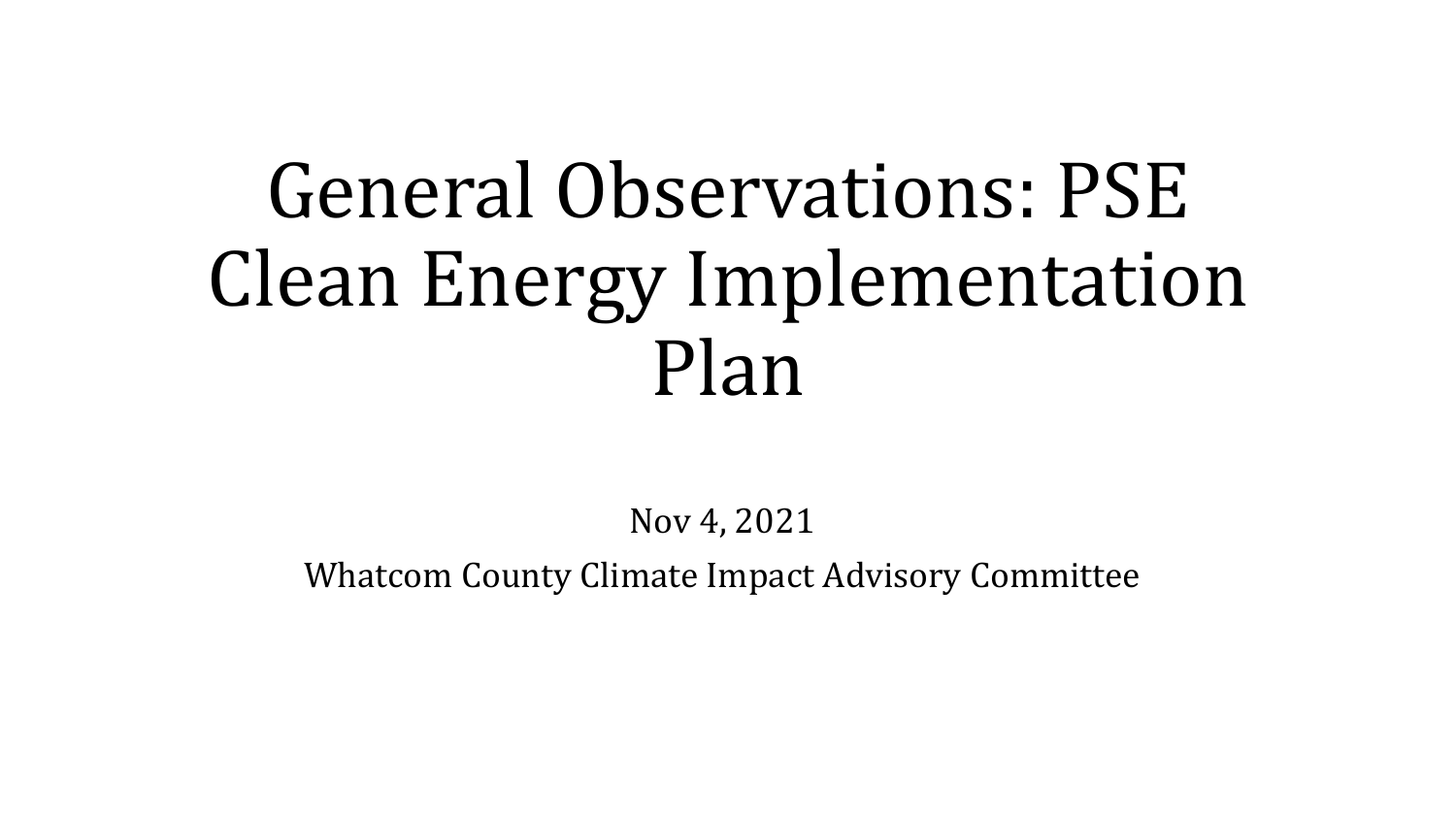### Does the County have a role in the CEIP process?

- CETA compliance is a long-term process that will require *continuous public input*.
- Clearly this activity will be a key responsibility of Whatcom's new Climate Manager. Unknown whether any current staff at the County are following this issue.
- All electric utilities are required to produce a CEIP so this includes all four utilities in Whatcom County: PSE, Whatcom PUD-1, Blaine MUD, and Sumas MUD.
- May be valuable to have Whatcom County comment at the UTC hearing on the CEIP in early 2022.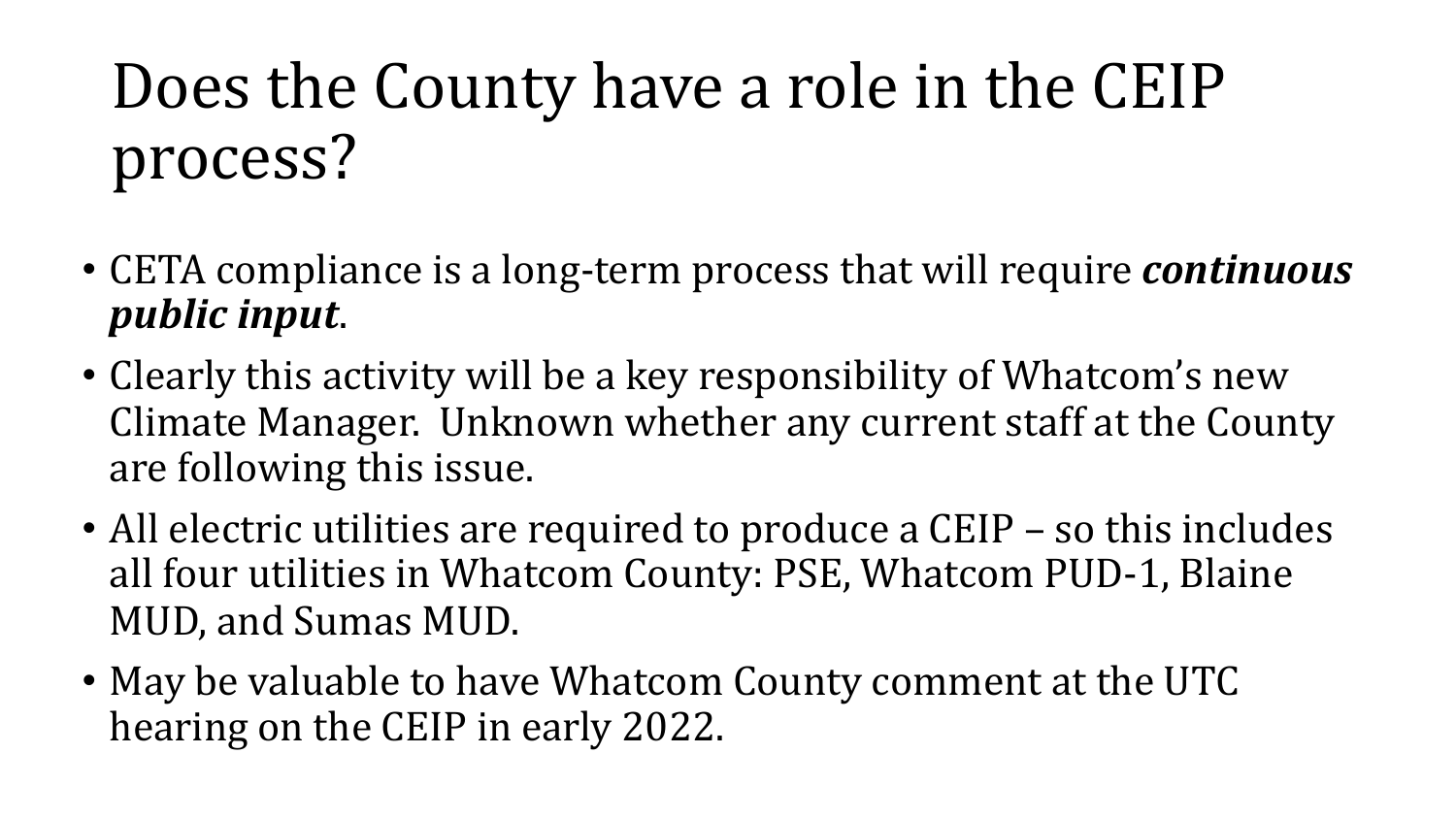The consensus of independent analysts is that the CEIP is flawed: some believe PSE provided the bare minimum of what is required; others feel that PSE's CEIP does not meet the letter of the law. A *few issues that come to the top:* 

- 1. PSE's Integrated Resource Plan indicates a new natural gas peaker plant operational by 2026, but it is not mentioned in the CEIP. Will this new plant be located in Whatcom County?
- 2. PSE's choice of Customer Benefit Indicators are confusing and may reinforce their corporate direction as opposed to benefit customers.
- 3. Multiple issues with Cost Calculations in the CEIP Is the intent to load costs in the CEIP in order to exceed the 2% CETA cost cap to avoid CETA compliance?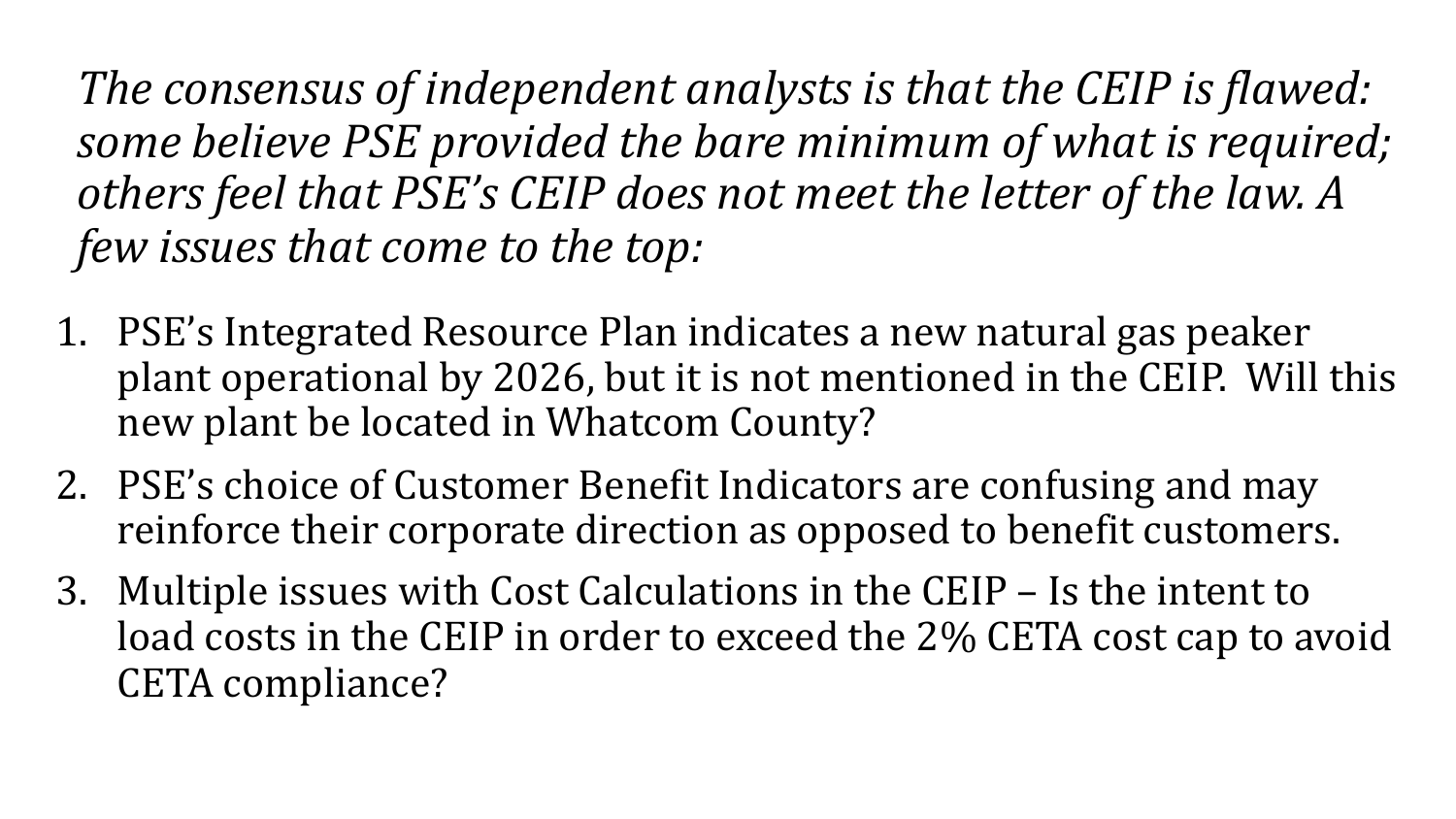#### Customer Benefit Indicators appear to be selected to avoid the cost of PSE adding their own utility-scale renewables.

- PSE used the following CBIs:
	-
	-
	- Affordability of clean energy Improved home comfort
	-
	-
	-
- Reduced GHG emissions **Improved community health**
- Improved outdoor air quality Reduced climate change impacts
	-
- Reduced cost impacts Improved participation from named communities
- Increased clean energy jobs Improved fish & wildlife habitat
- Decreased outages Increased resiliency

energy objectives of CETA

 $Yellow = key clean$ 

- PSE selected overly simplified metrics/scoring for ranking DER programs that eliminated meaningful differences between DER programs.
- Red = PSE prioritized five CBIs by applying increased weighting some by a factor of two.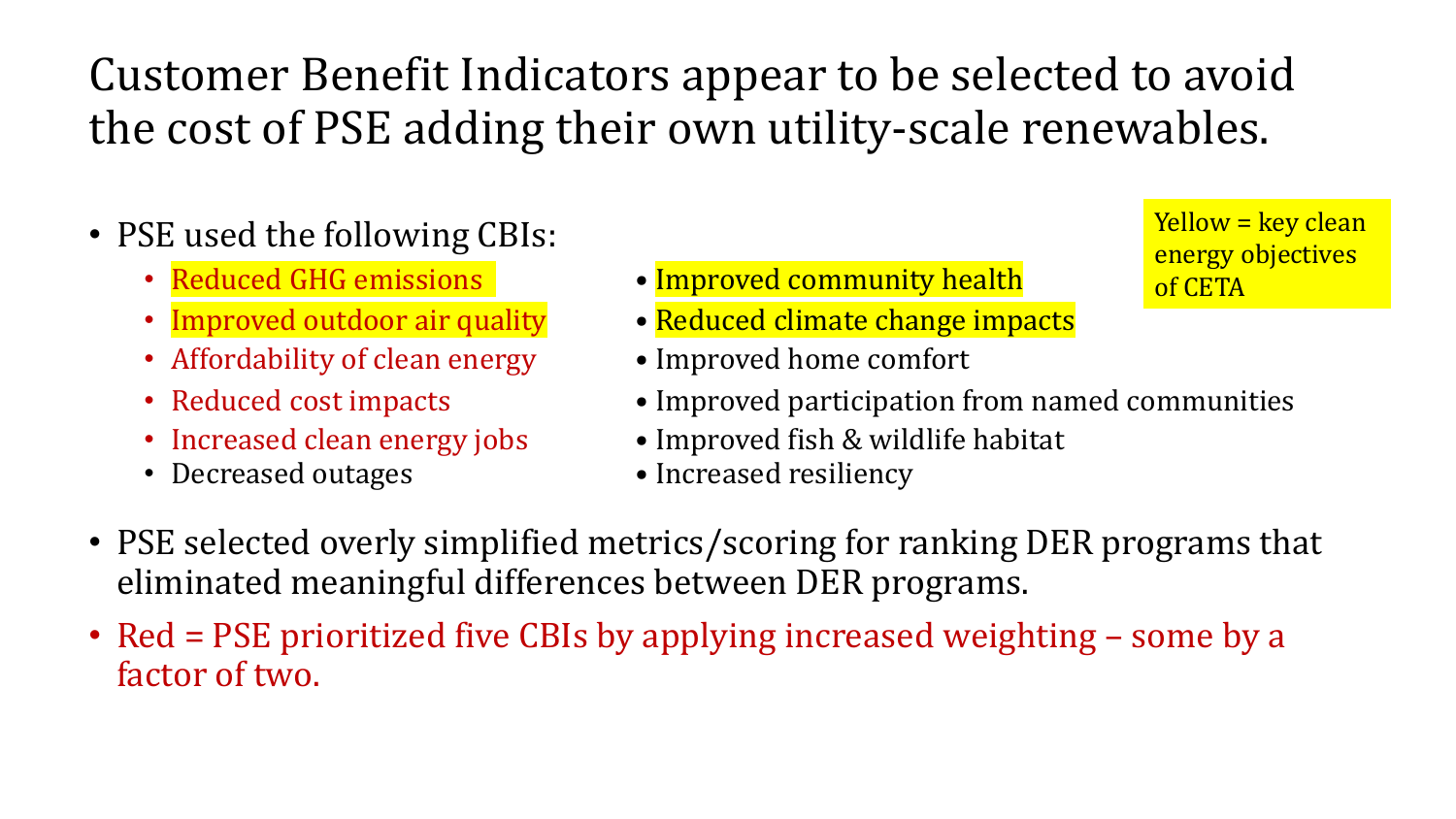## A surprising result from these rankings -

- Of the five weighted metrics only three make any difference in the final score: *affordability of clean energy, reduced cost impacts, and increased clean energy jobs.*
- For example, PSE's method makes clean energy jobs twice as important as reducing power outages or increasing resiliency during emergencies*.*

Would a customer actually say, "I don't care if my lights go out as long as there are more jobs."

As one reviewer commented: *Are these Customer Benefit Indicators or actually Corporate Benefit Indicators?*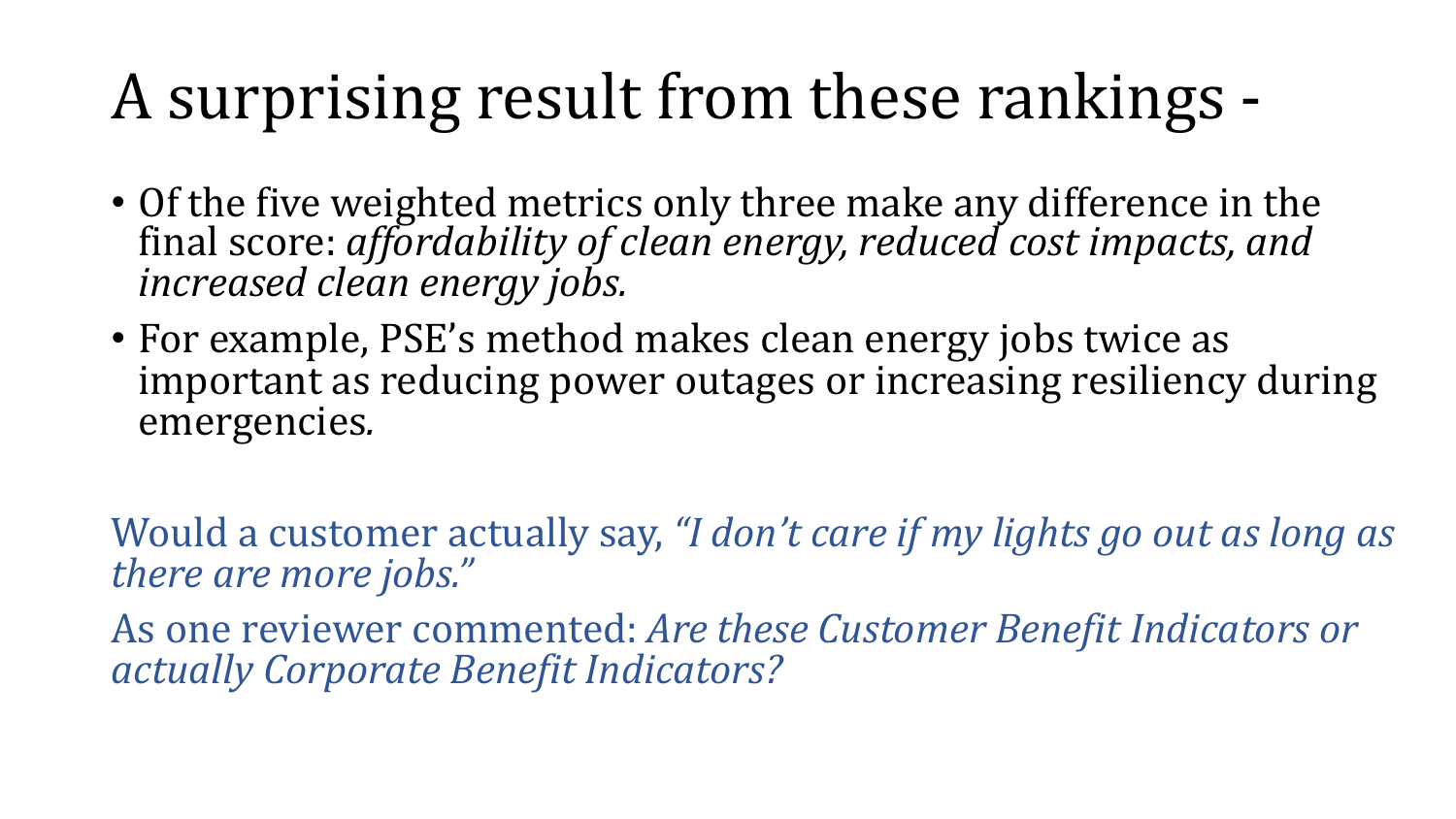### Does the County have a role in the CEIP process?

- CETA compliance is a long-term process that will require *continuous public input.*
- Clearly this activity will be a key responsibility of Whatcom's new Climate Manager. Are there current staff at the County that have the technical background to follow this issue?
- All electric utilities are required to produce a CEIP so this includes all four utilities in Whatcom County: PSE, Whatcom PUD-1, Blaine MUD, and Sumas MUD.
- It is important to have Whatcom County comment at the UTC hearing on the CEIP in early 2022.